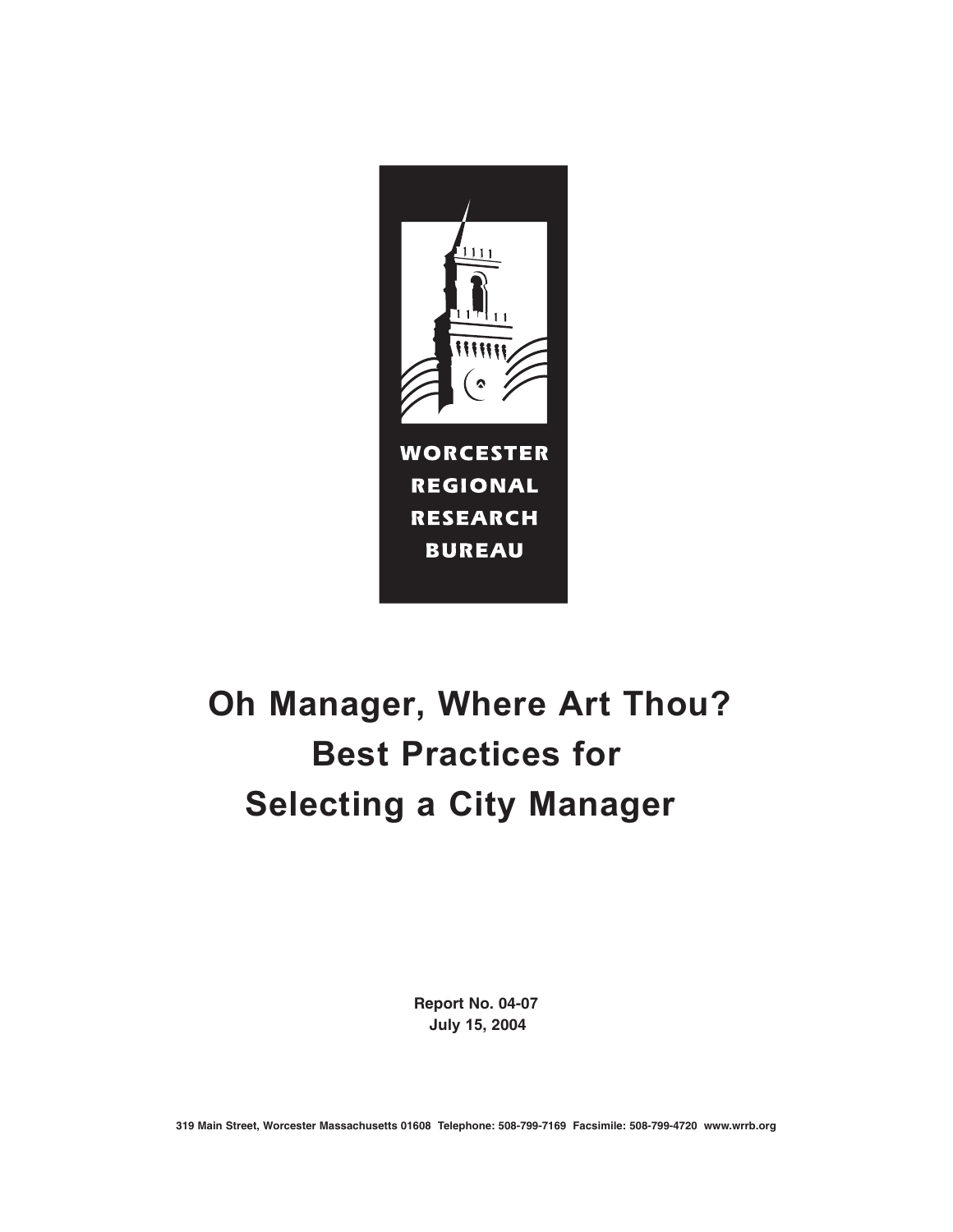*Peter*— "Who elected you leader of this outfit?"

*Everett*— "I figured it should be the one of us with the capacity for abstract thought, but if that's not the consensus view, let's put it to a vote."

—from the film, *Oh Brother, Where Art Thou?* 

#### **Introduction**

In 1993, when Worcester was seeking a new City Manager, the Research Bureau released a report, *Selecting a City Manager: Facts and Procedures* (Report No 93-3). This is an update of that report, prepared at the request of the Worcester City Council.<sup>[1](#page-1-0)</sup> Although the Council recently decided to forego an extensive search for a permanent City Manager and appointed Mr. O'Brien to the position, the procedures outlined below may be used for any senior management position. The Research Bureau recommends that an executive search firm be hired to manage these searches.

This report includes a discussion of the duties of the City Manager according to the City Charter and the International City Management Association (ICMA), as well as suggestions for defining the qualifications for the position, organizing and conducting a search, and developing an appropriate compensation package.

#### **The Process**

This is an overview of the City Manager selection process based on ICMA publications and conversations with executive search firms, and information from previous Research Bureau Reports.<sup>2</sup> The hiring process, which may take twenty weeks or longer, can be separated into four key steps:

- A) Consider hiring an executive search firm.
- B) Define the position and expectations (3 Weeks).
- C) Recruit candidates from a wide talent pool (10 weeks).
- D) Thoroughly evaluate candidates and narrow field to semi-finalists (7 weeks).
- E) Select the City Manager and negotiate the contract  $(6 \text{ weeks})$ .<sup>[3](#page-1-2)</sup>

**A)** The Research Bureau recommends that the City Council hire an executive search firm early in the process of selecting a new City Manager. The City Council would be responsible for defining the position and making the decisions; a search firm would assist at all stages of the process in addition to carrying out the search itself. A professional search firm can provide expertise, national reach, and a fair process for the selection of a new City Manager. The costs of a search firm can vary substantially depending on the

<span id="page-1-0"></span> $1$  Item #20040427cho. April 27, 2004.

<span id="page-1-1"></span><sup>&</sup>lt;sup>2</sup> "Recruiting Guidelines Handbook" International City Management Association. "Guidelines for Selecting a City Manager," Texas City Management Association, 2002. "Our Approach to Executive Search," Isaacson, Miller. *Selecting a City Manager: Facts and Procedures*, Worcester Regional Research Bureau. 1993.

<span id="page-1-2"></span><sup>&</sup>lt;sup>3</sup> Time required for each step is an estimate and based on promotional materials from Isaacson Miller, an executive search firm in Boston that was employed for Worcester's City Manager search in 1993.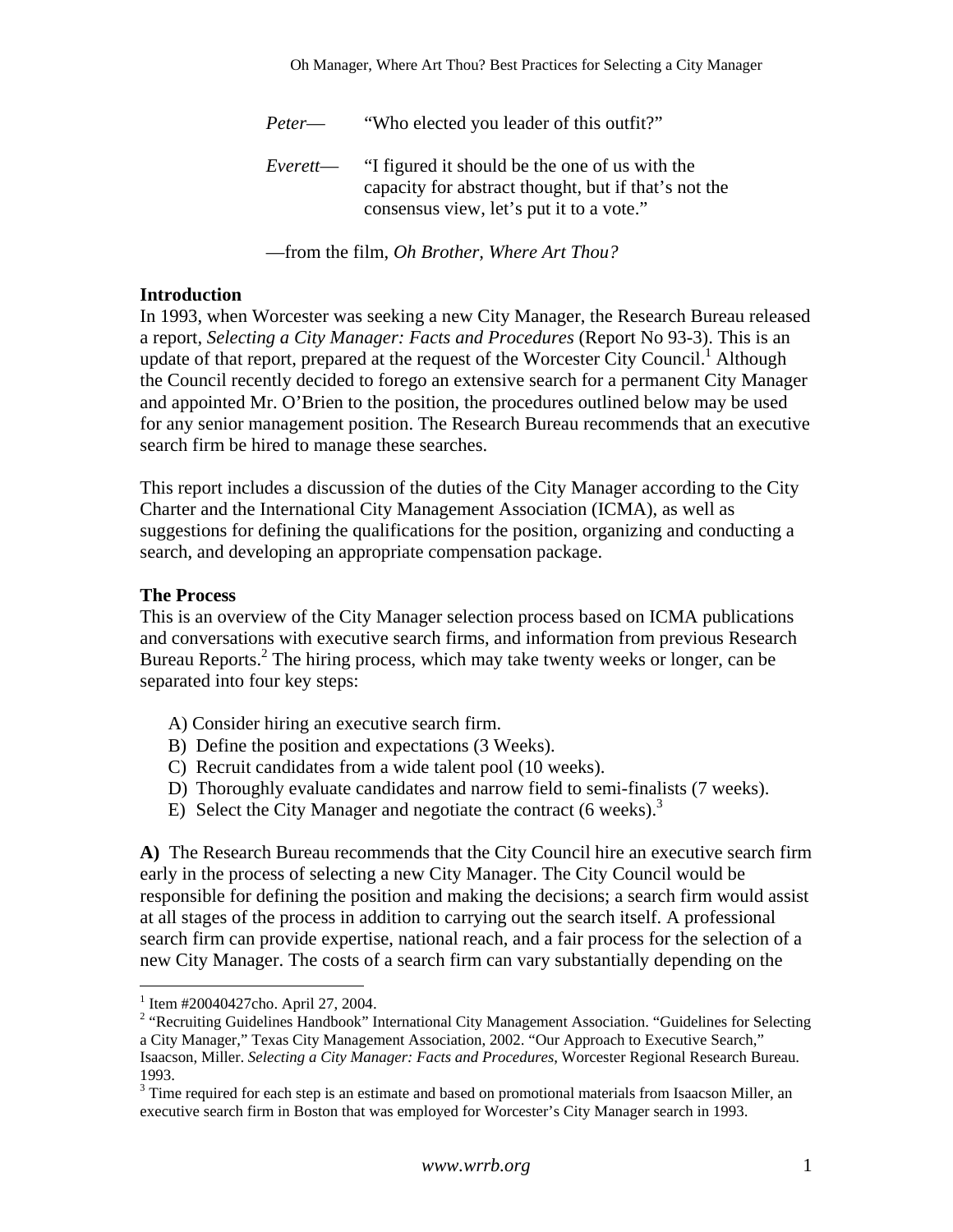services requested and the nature of the firm. A comprehensive start-to-finish search by a prominent executive search firm costs approximately 1/3 of the annual salary (about \$43,000 for the current City Manager's salary) plus expenses. The City of Ft. Lauderdale (population 150,000) received bids ranging from \$18,000 to \$39,000 (including expenses) when it sought an executive search firm for a City Manager search in October 2003.

# **B) Define the position**

It is essential for the City Council to define the goals and priorities for a new City Manager since among the reasons given for requesting the previous City Manager's resignation were charges that he lacked adequate "vision" and that there were extraordinary delays in economic development projects, as well as that it was "time for a change." Setting the goals for the position of City Manager will help determine the skills and strengths needed by the candidate and allow candidates to assess whether the position in Worcester is suitable for their attributes.

As chief executive, a City Manager must fill many roles. The ICMA has identified the three major roles of a City Manager as managerial (supervising City activities and employees), policy making (making policy decisions and policy recommendations to City Council) and political (advocating and winning support for various policies, coalition building, and public relations—but not supporting candidates or parties). While management and policymaking are still the key roles of City Managers, political leadership has become more prominent of late. According to an analysis of the ICMA's 1996 City Manager Task Force survey in *Public Management*, "It now is fairly wellrecognized that managers not only are involved but must take the lead in political issues. As suggested by Professor Charldean Newell, editor of ICMA's *Effective Local Government Manager*, 'Managers are spending much more time on their political role. Councils have become more fractious and are demanding more of the managers' time."<sup>[4](#page-2-0)</sup> This is a change in understanding of the role of City Managers from the late 80's when similar studies showed that political leadership received much less emphasis in the city management profession. By expressing interest in obtaining a City Manager with "vision," members of the Worcester City Council have perhaps indicated an expectation of such leadership.

The starting point for defining the position is Worcester's City Charter, which establishes the City Manager as the chief executive and chief administrative officer of the City, making him responsible for all City agencies except those of city clerk and city auditor. Article III of the Charter calls for the appointment of the City Manager on the basis of his executive and administrative qualifications. The City Manager is responsible to the City Council for the administration of all city affairs entrusted to him by the Council or under the City Charter. The Charter establishes the powers and duties of the City Manager as follows:

<span id="page-2-0"></span> $\frac{1}{4}$  Victor DeSantis and Robin Leal. "The Manager's Role at Century's End" *Public Management*. September 1998, Vol. 90 No. 9.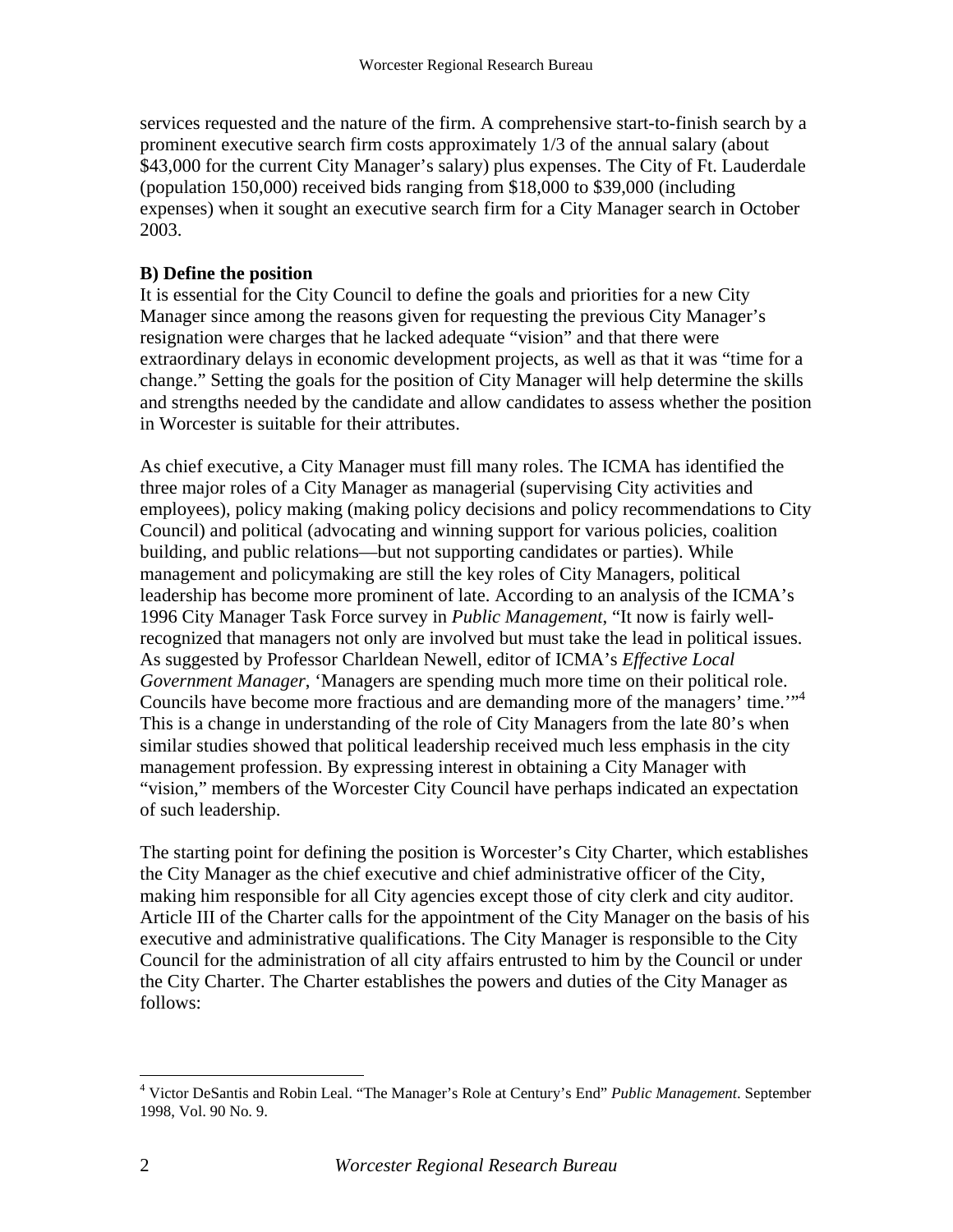- 1. To act as the chief conservator of the peace within the City. He/she shall have all the authority and power conferred upon a city manager under section forty-two of chapter thirty-three of the General Laws.<sup>[5](#page-3-0)</sup>
- 2. To supervise the administration of the affairs of the city.
- 3. To ensure that, within the City, the General Laws and the ordinances, resolutions, and regulations of the City Council are faithfully executed.
- 4. To make such recommendations to the City Council concerning the affairs of the City as he/she may deem necessary and desirable.
- 5. To make reports to the City Council from time to time upon the affairs of the City.
- 6. To keep the City Council fully advised of the City's financial condition and its future financial needs.
- 7. To prepare and submit budgets to the City council as required by General Law and article five of the City's charter. He/she may require the submission by all city agencies under his/her jurisdiction of detailed estimates of the full amounts necessary to meet their expenses for the next fiscal year pursuant to Section 31A of Chapter 44 of the General Laws.
- 8. To appoint and remove all Department Heads, Officers, and Employees.

The powers and duties, as outlined, leave the manager with much discretion regarding the focus of his efforts. Should the Council seeks a new City Manager with experience managing large economic development projects, attracting businesses, and negotiating with public employee unions? Or are a different set of priorities needed for Worcester? Specific priorities for the City Manager should be established by developing a position profile, a detailed review of the skills, abilities and knowledge that are desired in a manager. A profile identifies experiences, skills, and management style that would be most helpful to a particular city. It serves as a guide for the search firm in screening job applicants and to city councilors during the review process. To develop a profile, the search firm interviews each of the City Council members and department heads along with representative members of the community. A draft profile is returned to the City Council for review and comment, which the search firm takes account of in finalizing the profile. While the profile is being developed, salary, benefits, and other compensation parameters are discussed with the councilors.

Many cities expect their City Managers to have advanced degrees. Of the cities surveyed by the Research Bureau, all but one of the cities responding to the question had managers with a master's degree in public administration, business administration, or another advanced degree. One of the cities surveyed (Lowell, Massachusetts) has a City Manager with a law degree.

<span id="page-3-0"></span> <sup>5</sup> MGL Chapter 33 Section 42 was repealed in 1979. Chapter 33 generally deals with the powers over a militia and section 41 addresses the powers of a City Manager in a time of riot, and may be the intended reference. Sec. 41 indicates that the City Manager may request help from the Governor in the case of an emergency (riots etc.). It is unclear why the Charter, which was changed in 1993, includes a reference to a repealed law.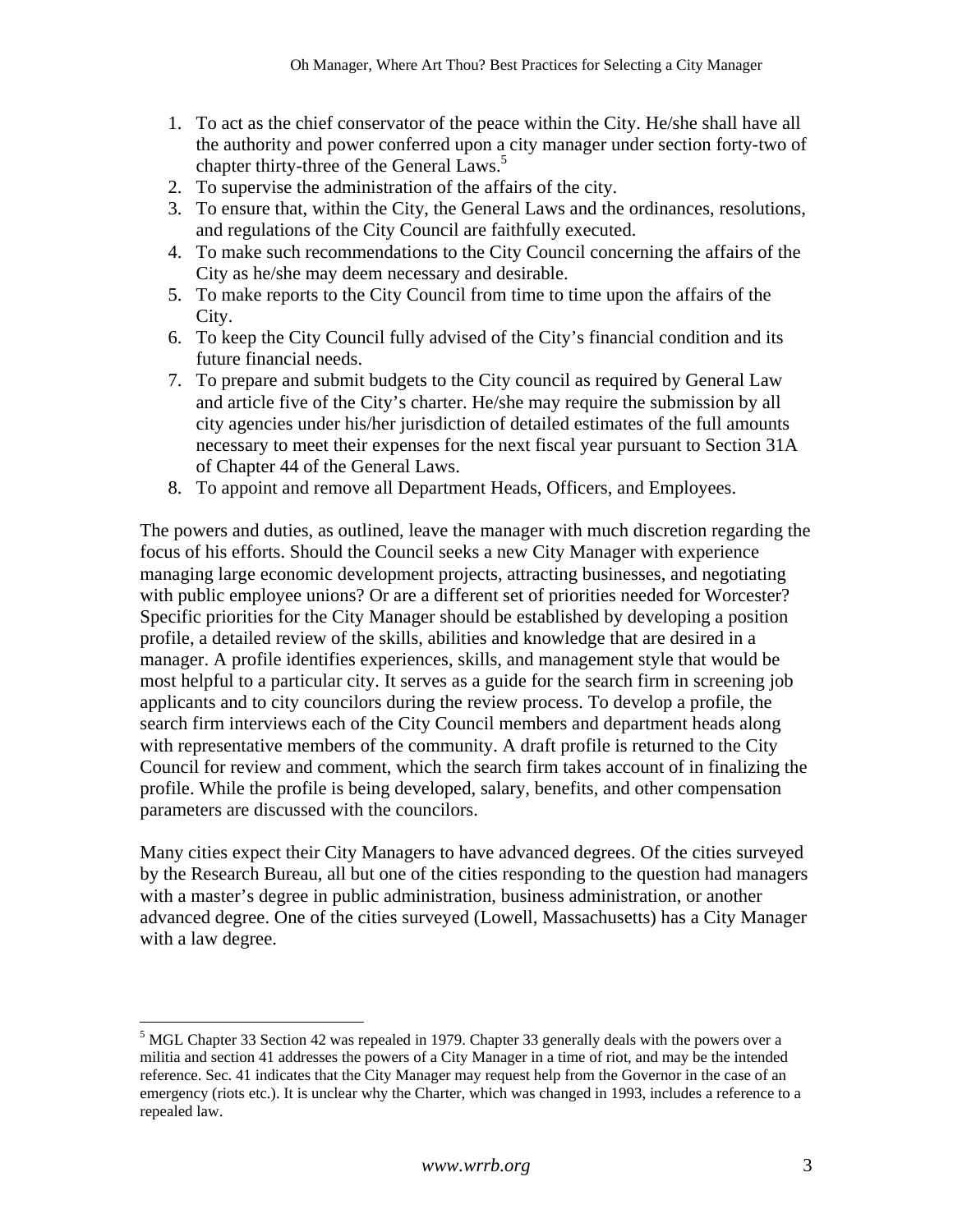# **C) Selection process: recruit candidates from a wide pool of talent.**

Part of the theory underlying the council-manager form of government is that professional skill and expertise are more important for municipal leadership than partisan affiliations. Hence, the search for a City Manager is a search for talent and skill, not connections and political attachments. The City increases its chances of securing talented, highly-skilled professionals with a nationwide search. While previous Worcester residence is undoubtedly an asset in some respects, for instance, in providing familiarity with current political leaders, long Worcester roots may also be a liability. Managers from the existing administration may have too many personal connections and years in the existing system to promote needed change.

Recruitment is typically done through advertising in appropriate journals and municipal association publications. Internet advertising and other web-based recruitment are often employed as well. Some cities develop a brochure and/or web page describing the position, the expectations, and features of the city. In addition the members of the City Council (as well as a search firm) should reach out to contacts in other cities to find potential candidates.

# **D) Evaluate candidates**

Once the applications are in, the City Council must determine which candidate best fits the position and has the best skill set for the City. Evaluation can take different shapes but generally involves some or all of the following:

### **1) Acknowledge applications**

Candidates are notified that applications have been received and are notified of status if it is known.

#### **2) Review applications**

Applications are examined with reference to the definition of the position and the expected skills and qualifications.

#### **3) Screen candidates with phone interviews/ preliminary reference checks**

Telephone interviews are conducted with the most likely candidates (10-20) as well as their supervisors and subordinates and others who have knowledge of the candidate's professional reputation, job performance and character. Reference checks verify employment history and personal achievements.

#### **4) Select top group of candidates**

Selecting a group of semifinalists may require interviews with the top candidates; however, the costs of such a process may require phone, or videoconference interviews. In keeping with a common practice of executive searches, the City Council might consider having two-hour interviews at a Logan Airport Hotel for competitive candidates, perhaps twice the number that would be invited to Worcester for full interviews.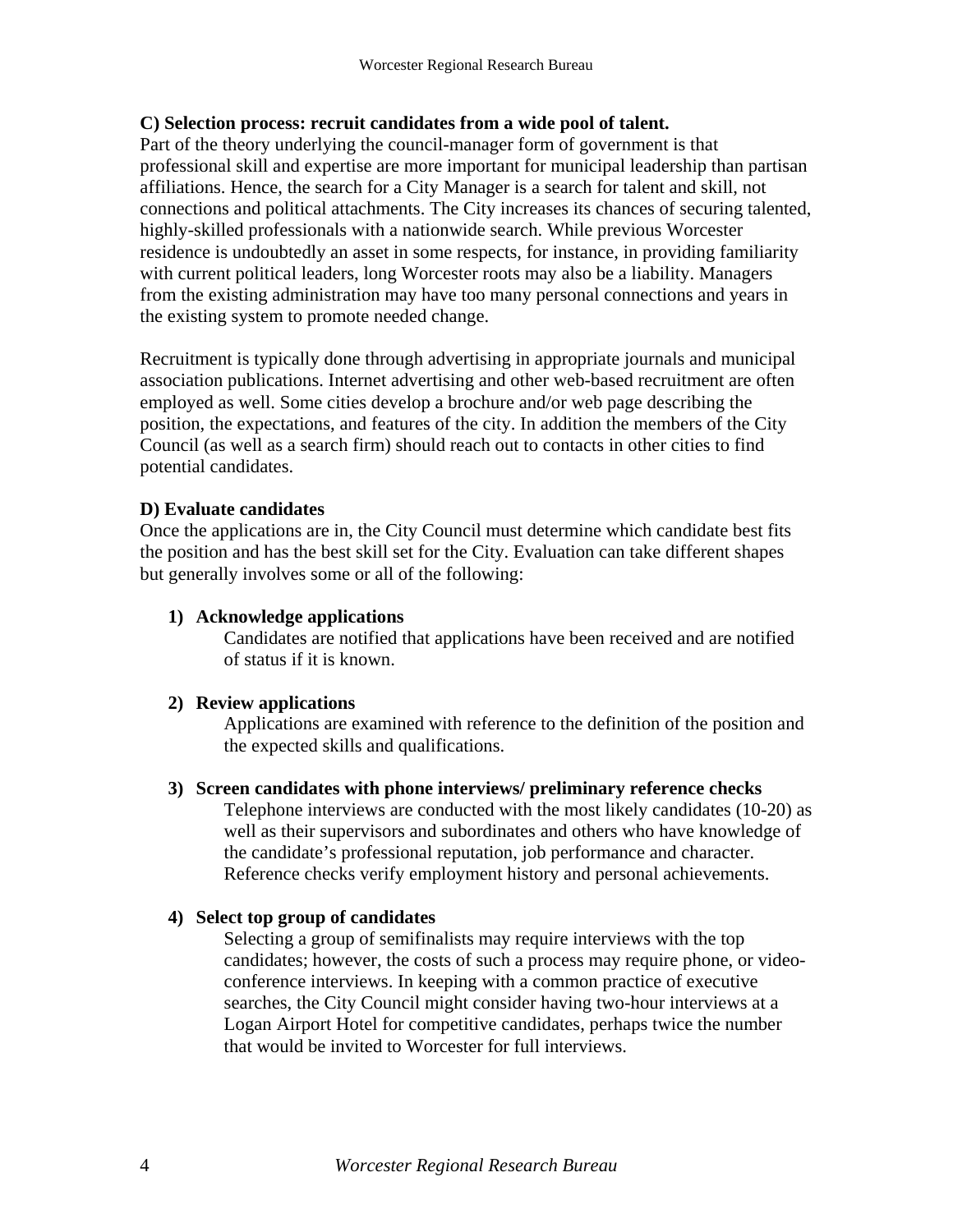# **5) Final interviews/assessment center for finalists**

The City Council directly interviews the finalists using the same process and posing the same questions to each candidate. Some search firms use an assessment center to evaluate final candidates. An assessment center creates on-the-job situations to which the candidate must react. Their performance is evaluated by a panel of three impartial observers who present a consensus evaluation of the candidate to the City Council. (Employing an assessment center would require that the City hire an outside firm.) City Councilors would then interview the top candidates. Top candidates should also be examined through a field assessment. This requires a team of City Councilors to visit the finalists at the location of their current position and observe their performance of their duties.

# **6) Final background check**

Investigate any remaining questions about final candidates.

# **E) Select the City Manager and negotiate the contract**

At this stage the City Council should have the information necessary to make its selection and begin negotiating a contract. Figure 1 lists the salaries from 26 cities with populations comparable to Worcester's (120,000 to 220,000). According to the ICMA 2004 Salary Survey, City Managers in cities with a population of 120,000 – 220,000 average \$158,000. Worcester's City Manager is currently paid \$130,000 annually. Figure 2 is a more detailed look at some New England cities and larger City Manager-led cities from across the country; this list includes benefits and other compensation. Of the cities we surveyed, City Manager salaries varied from a low of \$120,000 in Lowell, Massachusetts (population 105,000) to a high of \$263,000 in Dallas, Texas (population 1.1 million). Appendix 1 is a list of executive search firms in Massachusetts.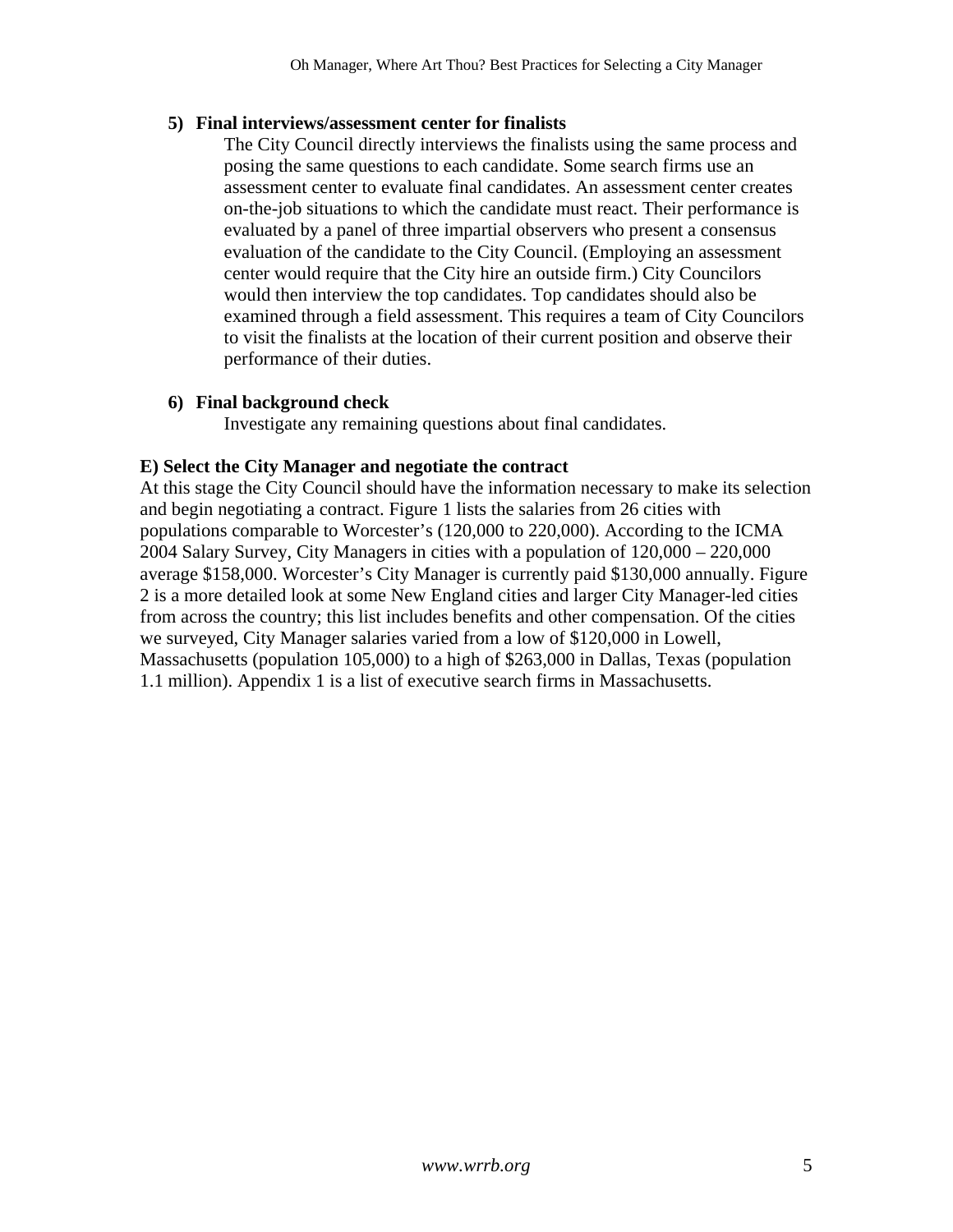# **Figure 1**

| City Manager Salaries in Cities with population from 120,000 to 220000 |                |                            |            |  |  |  |  |  |  |  |
|------------------------------------------------------------------------|----------------|----------------------------|------------|--|--|--|--|--|--|--|
| City                                                                   | <b>State</b>   | City Manager salary (2003) | Population |  |  |  |  |  |  |  |
| Glendale                                                               | Arizona        | \$184,800                  | 218,812    |  |  |  |  |  |  |  |
| Fremont                                                                | California     | \$224,470                  | 203,413    |  |  |  |  |  |  |  |
| Lubbock                                                                | Texas          | \$161,104                  | 199,564    |  |  |  |  |  |  |  |
| Chesapeake                                                             | Virginia       | \$147,175                  | 199,184    |  |  |  |  |  |  |  |
| Des Moines                                                             | Iowa           | \$180,533                  | 198,682    |  |  |  |  |  |  |  |
| <b>Grand Rapids</b>                                                    | Michigan       | \$136,000                  | 197,800    |  |  |  |  |  |  |  |
| Richmond                                                               | Virginia       | \$165,193                  | 197,790    |  |  |  |  |  |  |  |
| Tacoma                                                                 | Washington     | \$149,053                  | 193,556    |  |  |  |  |  |  |  |
| <b>Huntington Beach</b>                                                | California     | \$180,860                  | 189,594    |  |  |  |  |  |  |  |
| Durham                                                                 | North Carolina | \$138,000                  | 187,035    |  |  |  |  |  |  |  |
| Winston-Salem                                                          | North Carolina | \$152,336                  | 185,776    |  |  |  |  |  |  |  |
| <b>Little Rock</b>                                                     | Arkansas       | \$120,000                  | 183,133    |  |  |  |  |  |  |  |
| Newport News                                                           | Virginia       | \$181,545                  | 180,150    |  |  |  |  |  |  |  |
| Columbus-Muscogee                                                      | Georgia        | \$103,272                  | 178,681    |  |  |  |  |  |  |  |
| Laredo                                                                 | Texas          | \$148,408                  | 176,576    |  |  |  |  |  |  |  |
| Henderson                                                              | Nevada         | \$184,773                  | 175,381    |  |  |  |  |  |  |  |
| Amarillo                                                               | Texas          | \$179,004                  | 173,627    |  |  |  |  |  |  |  |
| Oxnard                                                                 | California     | \$176,747                  | 170,358    |  |  |  |  |  |  |  |
| Dayton                                                                 | Ohio           | \$134,992                  | 166,179    |  |  |  |  |  |  |  |
| Garden Grove                                                           | California     | \$167,328                  | 165,196    |  |  |  |  |  |  |  |
| Oceanside                                                              | California     | \$165,000                  | 161,029    |  |  |  |  |  |  |  |
| Fort Lauderdale                                                        | Florida        | \$184,933                  | 152,397    |  |  |  |  |  |  |  |
| Springfield                                                            | Missouri       | \$147,791                  | 151,580    |  |  |  |  |  |  |  |
| Santa Clarita                                                          | California     | \$192,900                  | 151,088    |  |  |  |  |  |  |  |
| Tallahassee                                                            | Florida        | \$150,072                  | 150,624    |  |  |  |  |  |  |  |
| Pomona                                                                 | California     | \$194,013                  | 149,473    |  |  |  |  |  |  |  |
| <b>Overland Park</b>                                                   | Kansas         | \$149,300                  | 149,080    |  |  |  |  |  |  |  |
| Hampton                                                                | Virginia       | \$154,742                  | 146,437    |  |  |  |  |  |  |  |
| Lakewood                                                               | Colorado       | \$187,658                  | 144,126    |  |  |  |  |  |  |  |
| Vancouver                                                              | Washington     | \$120,360                  | 143,560    |  |  |  |  |  |  |  |
| Hayward                                                                | California     | \$178,538                  | 140,030    |  |  |  |  |  |  |  |
| Hollywood                                                              | Florida        | \$143,170                  | 139,357    |  |  |  |  |  |  |  |
| Torrance                                                               | California     | \$185,988                  | 137,946    |  |  |  |  |  |  |  |
| Eugene                                                                 | Oregon         | \$115,960                  | 137,893    |  |  |  |  |  |  |  |
| Salem                                                                  | Oregon         | \$117,645                  | 136,924    |  |  |  |  |  |  |  |
| Escondido                                                              | California     | \$161,000                  | 133,559    |  |  |  |  |  |  |  |
| Savannah                                                               | Georgia        | \$141,758                  | 131,510    |  |  |  |  |  |  |  |
| Naperville                                                             | Illinois       | \$148,700                  | 128,358    |  |  |  |  |  |  |  |
| Alexandria                                                             | Virginia       | \$171,184                  | 128,283    |  |  |  |  |  |  |  |
| Fayetteville                                                           | North Carolina | \$126,072                  | 121,015    |  |  |  |  |  |  |  |
| Average                                                                |                | \$158,809                  | 164,369    |  |  |  |  |  |  |  |

Source: International City Management Association

Prepared by: Worcester Regional Research Bureau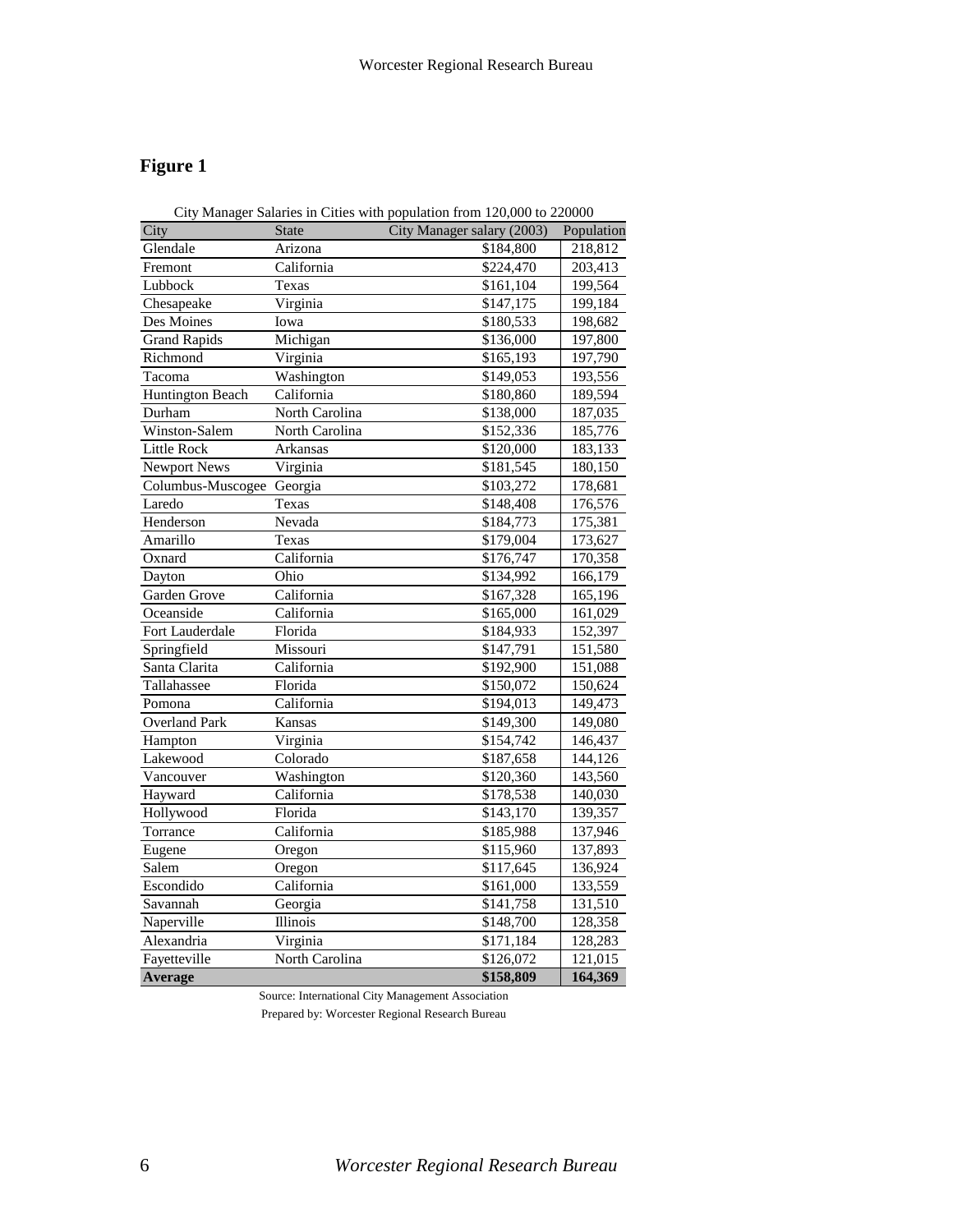# **Figure 2**

| Salary and benefit details for selected city manager cities with population over 100,000 |           |                                     |                   |                           |                                                                                       |                     |           |          |  |  |  |
|------------------------------------------------------------------------------------------|-----------|-------------------------------------|-------------------|---------------------------|---------------------------------------------------------------------------------------|---------------------|-----------|----------|--|--|--|
|                                                                                          |           |                                     |                   |                           |                                                                                       | Advanced            | Search    | Mayor's  |  |  |  |
|                                                                                          |           | Population Manager's Salary Vehicle |                   | Insurance                 | <b>Other Compensation</b>                                                             | Degrees             | Firm?     | salary   |  |  |  |
| Dallas TX                                                                                | 1,173,000 | \$263,027                           | No                | Same as City<br>employees | \$4,000 in 401K                                                                       | NR                  | NR        | \$35,000 |  |  |  |
|                                                                                          |           |                                     |                   | Same as City              |                                                                                       |                     |           |          |  |  |  |
| <b>Anaheim CA</b>                                                                        | 320,000   | \$234,744                           | yes               | employees                 | None                                                                                  | <b>NR</b>           | <b>NR</b> |          |  |  |  |
| San Diego CA                                                                             | 1,223,000 | \$215,688                           | \$9,600/year      | Health                    | \$8,125 in other compensation/benefits                                                | <b>MPA</b>          | Internal  | \$99,660 |  |  |  |
|                                                                                          |           |                                     |                   | Health, Life,             |                                                                                       |                     |           |          |  |  |  |
| San Antonio                                                                              | 1,144,000 | \$200,000                           | 400/month         | Disability                | <b>Deferred Compensation</b>                                                          | Masters             | Internal  | \$3,000  |  |  |  |
|                                                                                          |           |                                     |                   | Health,                   | Computer, 15 sick days, 41.5 vacation                                                 |                     |           |          |  |  |  |
|                                                                                          |           |                                     |                   | Dental, LTD<br>and Life   | days, \$2,006 in education reimbursement,<br>\$21,266 (11%) contributed to retirement |                     |           |          |  |  |  |
| <b>Pheonix AZ</b>                                                                        | 1.300,000 | \$193,336                           | \$600/month       | Insurance                 | program.                                                                              | <b>MBA</b>          | Internal  | \$62,800 |  |  |  |
|                                                                                          |           |                                     |                   | Medical,                  |                                                                                       |                     |           |          |  |  |  |
| <b>Oxnard CA</b>                                                                         | 180,000   | \$190,886                           | No                | Dental, Life              | None                                                                                  | No                  | Yes       | \$600    |  |  |  |
|                                                                                          |           |                                     |                   | Health.                   |                                                                                       |                     |           |          |  |  |  |
| Ft. Worth TX                                                                             | 534,000   | \$189,000                           | Allowance         | Dental, Life              | None                                                                                  | <b>MBA</b>          | Yes       | \$3,900  |  |  |  |
|                                                                                          |           |                                     |                   | Health,                   | Retirement, travel expenses, executive                                                |                     |           |          |  |  |  |
| <b>Austin TX</b>                                                                         | 656,000   | \$188,115                           | no                | Dental, Life              | allowance, cell phone allowance                                                       | <b>MBA</b>          | No        | \$52,998 |  |  |  |
| Cambridge                                                                                | 101,355   | \$186,000                           |                   |                           | None                                                                                  | <b>MEA</b>          | Internal  | \$86,414 |  |  |  |
|                                                                                          |           |                                     |                   | Medical and               | \$9,600/ year in housing allowance                                                    | MA in Urban         |           |          |  |  |  |
| FT. Lauderdale                                                                           | 152,000   | \$184,932                           | \$7,115/year Life |                           | \$4,224/ year in longevity pay                                                        | <b>Studies</b>      | Yes       | $\rm NR$ |  |  |  |
|                                                                                          |           |                                     |                   | Same as City              |                                                                                       |                     |           |          |  |  |  |
| <b>Newport News VA</b>                                                                   | 180,000   | \$181,545                           | 6,850             | Employees                 | None                                                                                  | NR                  | $\rm NR$  | \$27,000 |  |  |  |
|                                                                                          |           |                                     |                   |                           | Additional contribution to Retirement,                                                |                     |           |          |  |  |  |
|                                                                                          |           |                                     |                   | Health and                | contribution to ICMA deferred                                                         |                     |           |          |  |  |  |
|                                                                                          |           |                                     |                   | Short term                | compensation plan, cell phone, health                                                 |                     |           |          |  |  |  |
| <b>Arlington TX</b>                                                                      | 332,000   | \$179,000                           | yes               | Disability.               | club, longevity pay.                                                                  | <b>MPA</b>          | Yes       | \$3,000  |  |  |  |
|                                                                                          |           |                                     |                   | Same as City              |                                                                                       | MA in Urban         |           |          |  |  |  |
| <b>Tucson AZ</b>                                                                         | 486,000   | \$178,104                           | Optional          | employees                 | None                                                                                  | <b>Studies</b>      | Yes       | \$41,000 |  |  |  |
|                                                                                          |           |                                     | yes or            | Same as City              |                                                                                       |                     |           |          |  |  |  |
| <b>Charlotte NC</b>                                                                      | 600,000   | \$177,115                           | \$5,700           | Employees                 | \$3,600 expenses                                                                      | <b>NR</b>           | <b>NR</b> | \$18,000 |  |  |  |
|                                                                                          |           |                                     |                   | Health,                   | $$17,187$ in benefits pay + possible                                                  |                     |           |          |  |  |  |
| Sacremento CA                                                                            | 447,000   | \$171,876                           | \$500/month       | Dental, Life              | \$620/Month                                                                           | <b>MPA</b>          | No        | \$95,000 |  |  |  |
|                                                                                          |           |                                     |                   | Same as City              |                                                                                       |                     |           |          |  |  |  |
| Oklahoma City OK                                                                         | 506,000   | \$156,600                           | Yes               | Employees                 | Deferred Contribution to 401K                                                         | No                  | No        | \$24,000 |  |  |  |
|                                                                                          |           |                                     |                   | Same as City              | \$300/Mo, 75% sick leave payout, merit                                                |                     |           |          |  |  |  |
| <b>Las Vegas NV</b>                                                                      | 535,395   | \$156,006                           | \$500/mo          | Employees                 | raises and cash bonuses                                                               | PhD                 | Internal  | \$55,025 |  |  |  |
| Wichita KA                                                                               | 344,000   | \$145,144                           | \$400/Mo.         | Same as City<br>employees | \$1000/Mo. Contribution to retirement<br>\$855/Mo. Health paid 100% by City,          | NR.                 | Yes       | \$70,272 |  |  |  |
|                                                                                          |           |                                     |                   |                           |                                                                                       |                     |           |          |  |  |  |
| Dayton OH                                                                                | 166,000   | \$134,000                           |                   |                           | None                                                                                  | NR                  | $\rm NR$  | \$36,000 |  |  |  |
|                                                                                          |           |                                     |                   | Same as City              |                                                                                       |                     |           |          |  |  |  |
| Worcester                                                                                | 176,000   | \$130,000                           | yes               | employees                 | \$133 monthly toward disability insurance                                             | No                  | No        | \$18,000 |  |  |  |
|                                                                                          |           |                                     |                   | Health.                   |                                                                                       |                     |           |          |  |  |  |
| Lowell                                                                                   | 105,161   | \$120,000                           | yes               | Dental, Life              | None                                                                                  | JD                  | <b>HR</b> | \$20,000 |  |  |  |
| Source: Worcester Regional Research Bureau                                               |           |                                     |                   |                           |                                                                                       | $NR = Not$ Reported |           |          |  |  |  |